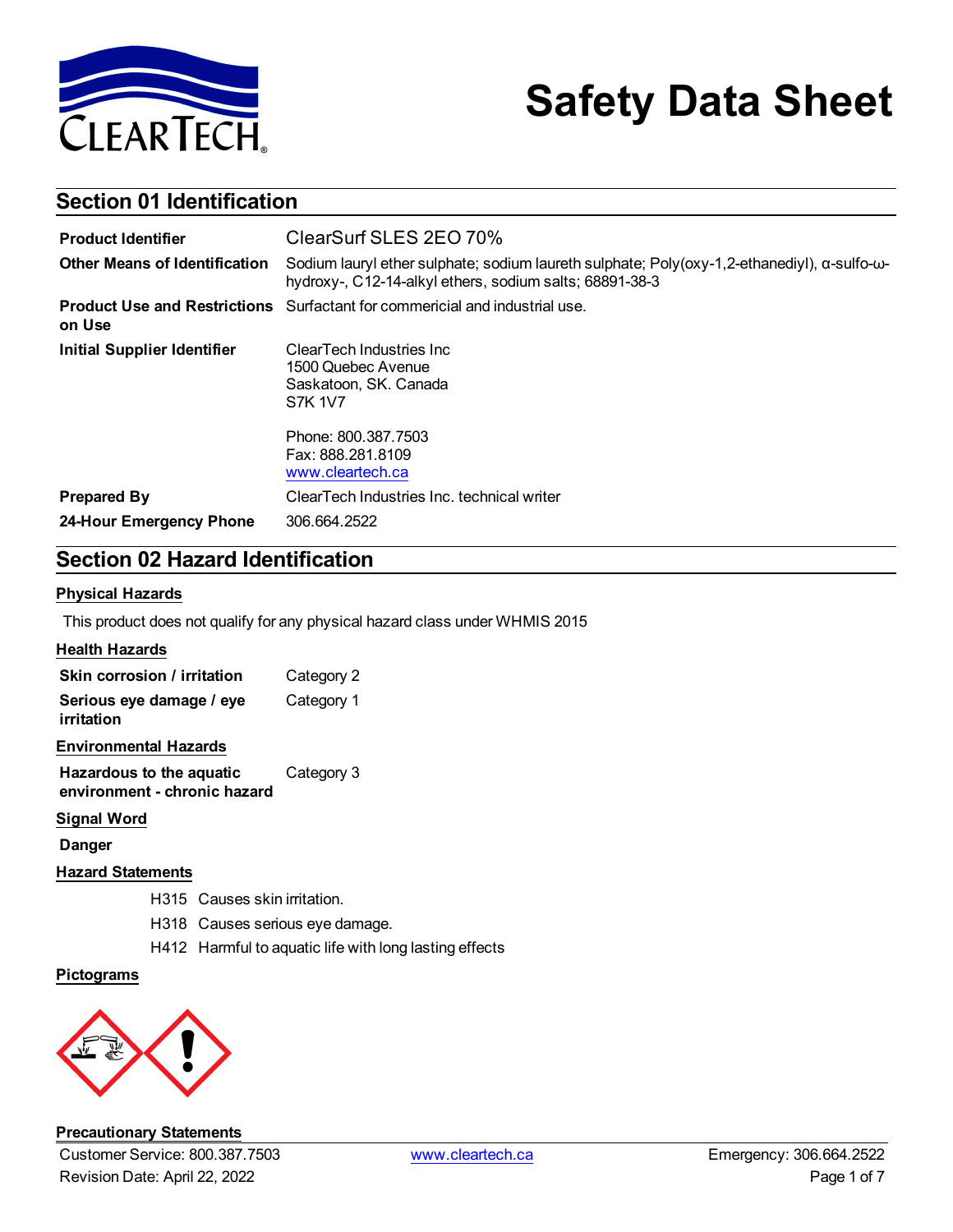#### **Prevention**

- P264 Wash affected body parts thoroughly after handling.
- P273 Avoid release to the environment.
- P280 Wear protective gloves, eye protection, face protection

#### **Response**

| P303 P352 P332 IF ON SKIN (or hair): Wash with plenty of water. If skin irritation occurs: Get medical advice / |
|-----------------------------------------------------------------------------------------------------------------|
| P313 P362 P364 attention. Take off contaminated clothing and wash it before reuse.                              |

P305 P351 P338 IF IN EYES: Rinse cautiously with water for several minutes. Remove contact lenses, if present P310 and easy to do. Continue rinsing. Immediately call a POISON CENTER or doctor.

#### **Disposal**

P501 Dispose of contents / container in accordance with all federal, provincial and / or local regulations including the Canadian Environmental Protection Act.

#### **Hazards Not Otherwise Classified**

Not available

#### **Supplemental Information**

Not available

### **Section 03 Composition / Information on Ingredients**

#### **Hazardous Ingredients:**

| <b>Chemical name</b>                                                                                | Common name(s) | <b>CAS</b> number | Concentration (w/w%) |
|-----------------------------------------------------------------------------------------------------|----------------|-------------------|----------------------|
| Poly(oxy-1,2-ethanediyl), $\alpha$ -sulfo- $\omega$ -hydroxy-,<br>C12-14-alkyl ethers, sodium salts | <b>SLES</b>    | 68891-38-3        | 68-72%               |

### **Section 04 First-Aid Measures**

#### **Description of necessary first-aid measures**

- **Inhalation** Remove source of exposure or move person to fresh air and keep comfortable for breathing. Call a POISON CENTER or doctor if you feel unwell.
- **Ingestion** Rinse mouth. Get medical advice / attention if you feel unwell or are concerned.
- **Skin contact** Avoid direct contact. Wear chemical protective clothing, if necessary. Take off immediately contaminated clothing, shoes and leather goods. Rinse skin with lukewarm, gently flowing water / shower for 15 to 20 minutes. Get medical advice / attention. Wash contaminated clothing before re-use, or discard.
- **Eye contact** Remove source of exposure or move person to fresh air. Rinse eyes cautiously with lukewarm, gently flowing water for several minutes, while holding the eyelids open. Remove contact lenses, if present and easy to do. Continue rinsing for 30 minutes. Take care not to rinse contaminated water into the unaffected eye or onto the face. Immediately call a POISON CENTER or doctor.

#### **Most important symptoms and effects, both acute and delayed**

- **Inhalation** May cause respiratory irritation.
- **Ingestion** May cause discomfort or nausea.
- **Skin contact** Causes skin irritation.
- **Eye contact** Causes serious eye damage.

**Further information** For further information see Section 11 Toxicological Information.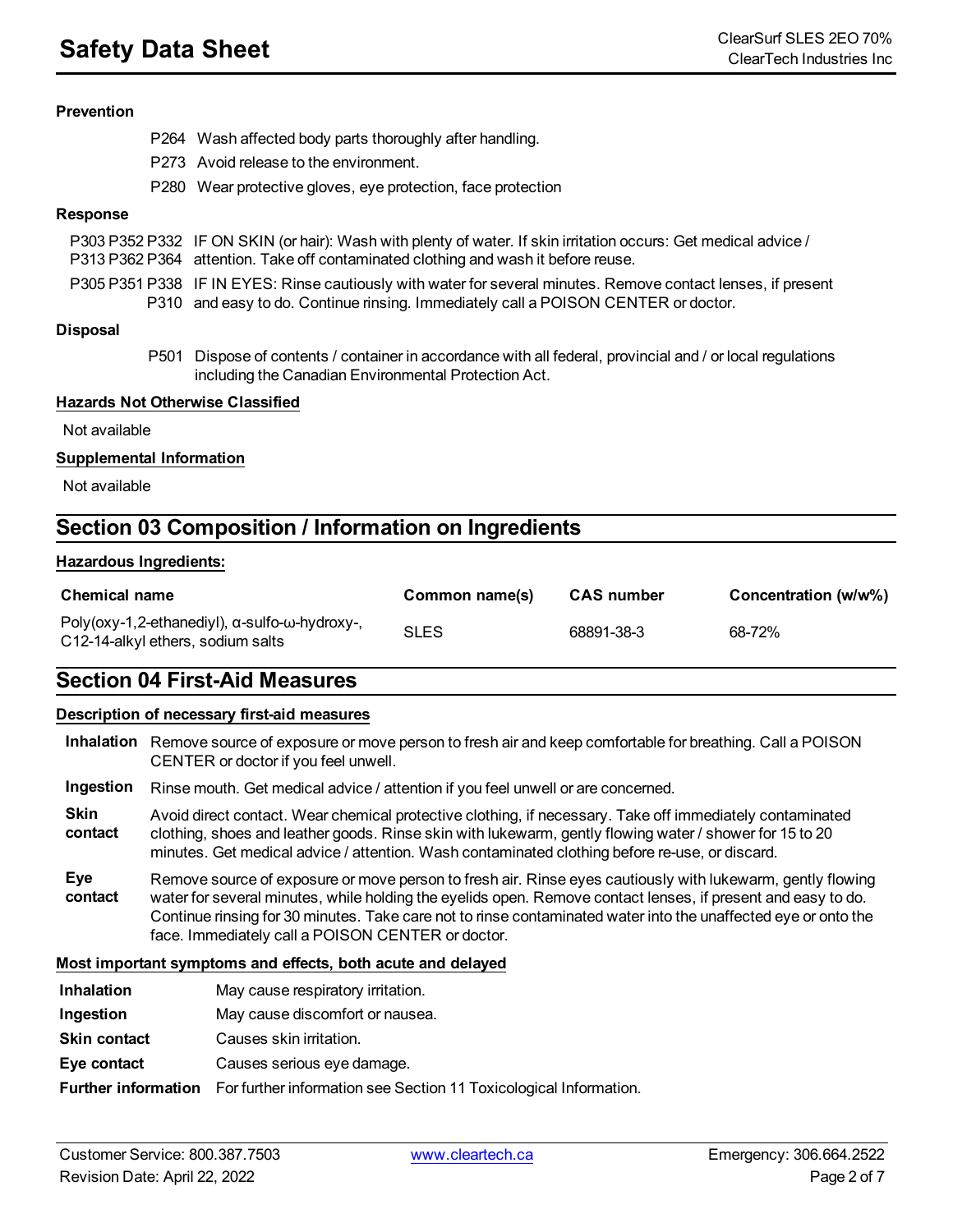### **Section 05 Fire Fighting Measures**

|                                                   | <b>Suitable extinguishing media</b> Extinguish fire using extinguishing agents suitable for the surrounding fire. |
|---------------------------------------------------|-------------------------------------------------------------------------------------------------------------------|
| Unsuitable extinguishing<br>media                 | Water jets are not recommended in fires involving chemicals.                                                      |
| the chemical                                      | Specific hazards arising from In the event of a fire oxides of carbon and sulphur may be released.                |
| Special protective equipment<br>for fire-fighters | Wear NIOSH-approved self-contained breathing apparatus and chemical-protective<br>clothing.                       |

### **Section 06 Accidental Release Measures**

| <b>Personal Precautions /</b><br><b>Protective Equipment /</b><br><b>Emergency Procedures</b> | Wear appropriate personal protective equipment (See Section 08 Exposure Controls and<br>Personal Protection). Stay upwind, ventilate area.                                                                                                                                                                                                      |
|-----------------------------------------------------------------------------------------------|-------------------------------------------------------------------------------------------------------------------------------------------------------------------------------------------------------------------------------------------------------------------------------------------------------------------------------------------------|
| <b>Environmental Precautions</b>                                                              | Do NOT let this chemical enter the environment. Prevent material from entering waterways,<br>sewers or confined spaces. Notify local health and wildlife officials. Notify operators of<br>nearby water intakes.                                                                                                                                |
| <b>Methods and Materials for</b><br><b>Containment and Cleaning</b><br>Up                     | SMALL SPILLS: Stop or reduce leak if safe to do so. Clean up spill with non-reactive<br>absorbent and place in suitable, covered, labeled containers. Flush area with water.<br>Contaminated absorbent material may pose the same hazards as the spilled product.<br>LARGE SPILLS: Contact fire and emergency services and supplier for advice. |

### **Section 07 Handling and Storage**

|                                    | <b>Precautions for Safe Handling</b> Use proper equipment for lifting and transporting all containers. Use sensible industrial<br>hygiene and housekeeping practices. Wash thoroughly after handling. Avoid all situations<br>that could lead to harmful exposure.<br>Inspect containers for damage or leaks before handling. If the original label is damaged or<br>missing replace with a workplace label. Have suitable emergency equipment for fires, spills<br>and leaks readily available. |
|------------------------------------|--------------------------------------------------------------------------------------------------------------------------------------------------------------------------------------------------------------------------------------------------------------------------------------------------------------------------------------------------------------------------------------------------------------------------------------------------------------------------------------------------|
| <b>Conditions for Safe Storage</b> | Store in a cool, dry, well-ventilated area, away from heat sources and incompatible<br>materials. Always store in original labeled container. Keep containers tightly closed when<br>not in use and when empty. Empty containers may contain hazardous residues. Protect<br>label and keep it visible.                                                                                                                                                                                           |
| <b>Incompatibilities</b>           | Strong acids, such as sulphuric, nitric, hydrochloric<br>Oxidizing agents, such as oxygen, hydrogen peroxide, sulphuric and nitric acids,<br>hypochlorites and permanganates.                                                                                                                                                                                                                                                                                                                    |

### **Section 08 Exposure Controls and Personal Protection**

#### **Exposure limits**

There are no known exposure limits for this product.

### **Engineering controls**

| <b>Ventilation Requirements</b> | Mechanical ventilation (dilution or local exhaust), process or personnel enclosure and<br>control of process conditions should be provided in accordance with all fire codes and<br>regulatory requirements. Supply sufficient replacement air to make up for air removed by<br>exhaust systems. |
|---------------------------------|--------------------------------------------------------------------------------------------------------------------------------------------------------------------------------------------------------------------------------------------------------------------------------------------------|
| <b>Other</b>                    | A soak hose and eyewash station or emergency shower and eyewash station should be<br>available, tested, and be in close proximity to the product being handled in accordance with<br>provincial regulations.                                                                                     |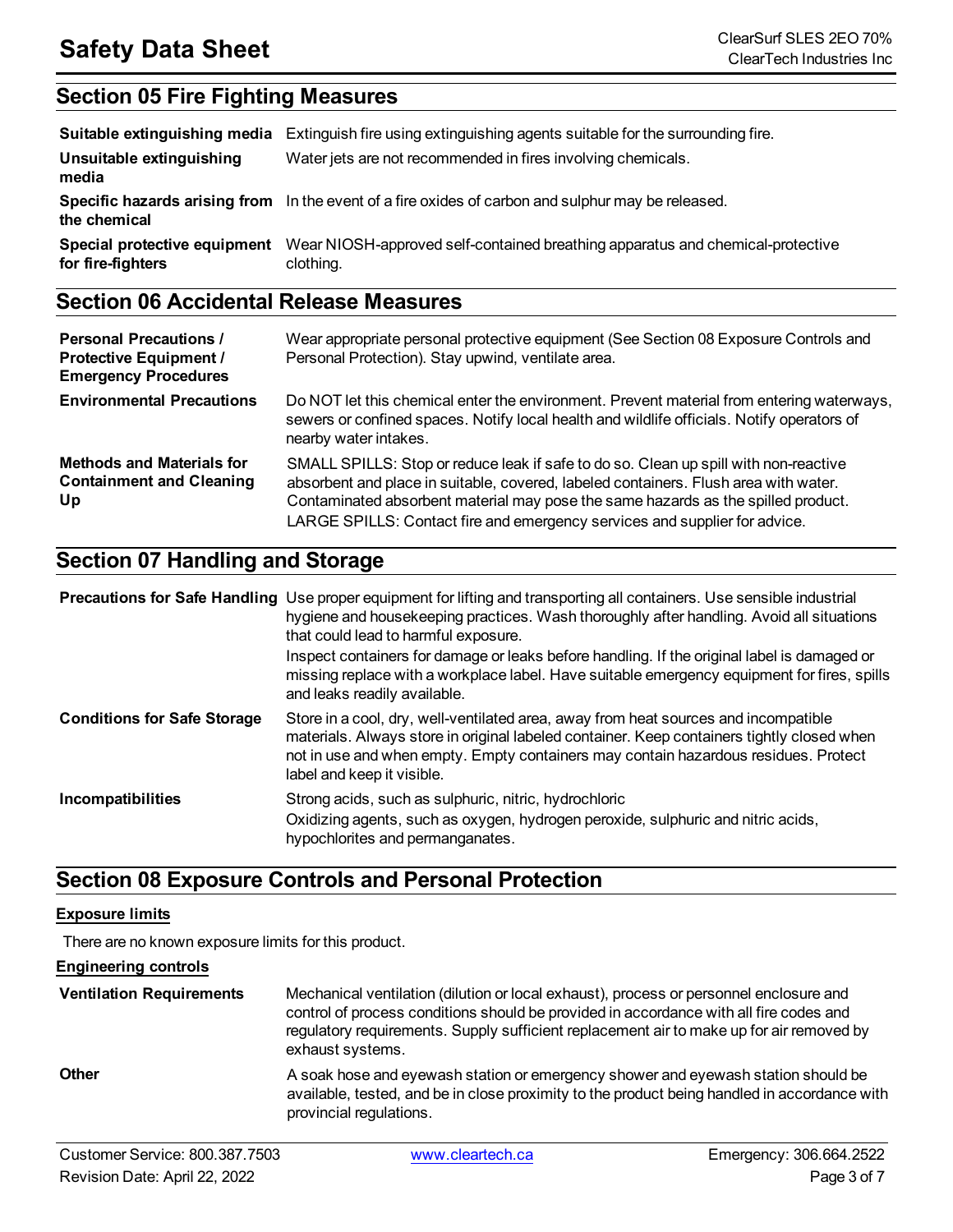### **Protective equipment**

The following are recommendations only. It is the responsibility of the employer / user to conduct a hazard assessment of the process in which this product being used and determine the proper engineering controls and PPE for their process. Additional regulatory and safety information should be sought from local authorities and, if needed, a professional industrial hygienist.

| Eye and face protection       | Where there is potential eye or face exposure, tightly fitting safety goggles and a face shield<br>or a full face respirator or similar protective equipment which protects the wearer's face and<br>eyes are recommended. Contact lenses are not recommended; they may contribute to<br>severe eye injury.                                                                                                                                                                                                                                                   |
|-------------------------------|---------------------------------------------------------------------------------------------------------------------------------------------------------------------------------------------------------------------------------------------------------------------------------------------------------------------------------------------------------------------------------------------------------------------------------------------------------------------------------------------------------------------------------------------------------------|
| Hand and body protection      | Disposable latex or nitrile gloves are recommended to prevent incidental contact. Butyl<br>rubber, neoprene, or PVC skin protection is recommended for extended contact. Leather<br>gloves are not recommended for chemical protection. Refer to manufacturer's<br>specifications for breakthrough times and permeability information; note that breakthrough<br>times and permeability vary with temperature, application and age of material. Continued<br>use of contaminated safety gear or clothing is not recommended; wash before reuse or<br>discard. |
| <b>Respiratory protection</b> | In case of insufficient ventilation wear suitable respiratory equipment.                                                                                                                                                                                                                                                                                                                                                                                                                                                                                      |
| <b>Thermal hazards</b>        | Not available                                                                                                                                                                                                                                                                                                                                                                                                                                                                                                                                                 |

### **Section 09 Physical and Chemical Properties**

#### **Appearance**

| <b>Physical state</b>                      | Liquid                           |
|--------------------------------------------|----------------------------------|
| Colour                                     | White to light yellow            |
| <b>Odour</b>                               | Not available                    |
| <b>Odour threshold</b>                     | Not available                    |
| <b>Property</b>                            |                                  |
| рH                                         | $7.0 - 9.5$ @ 1%                 |
| Melting point / freezing point             | $8-12^{\circ}$ C                 |
| Initial boiling point and<br>boiling range | >100 °C                          |
| <b>Flash point</b>                         | Not available                    |
| <b>Evaporation rate</b>                    | Not available                    |
| Flammability                               | Not applicable                   |
| <b>Upper flammable limit</b>               | Not available                    |
| Lower flammable limit                      | Not available                    |
| Vapour pressure                            | Not available                    |
| Vapour density                             | Not available                    |
| <b>Relative density</b>                    | Not applicable                   |
| <b>Solubility</b>                          | Soluble in water                 |
| Partition coefficient: n-<br>octanol/water | $0.3 \, @.23 \, ^\circ \text{C}$ |
| <b>Auto-ignition temperature</b>           | 250 °C                           |
| <b>Decomposition temperature</b>           | Not available                    |
| <b>Viscosity</b>                           | Not available                    |
| <b>Specific gravity</b>                    | ~1.03 g/mL @ 20 °C               |
| <b>Particle characteristics</b>            | Not applicable                   |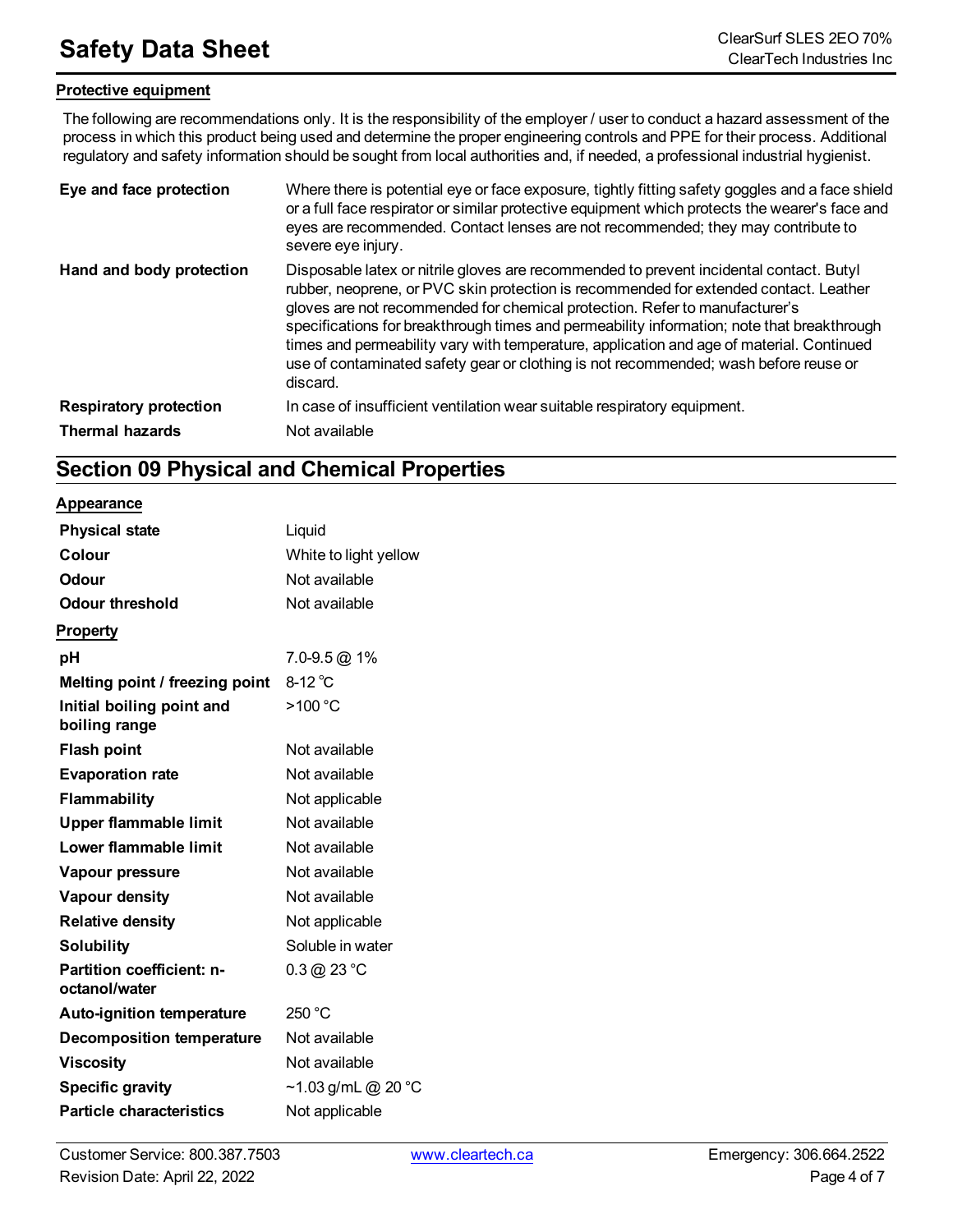### **Section 10 Stability and Reactivity**

| <b>Reactivity</b>                          | Not available                                                                                                                                                                 |
|--------------------------------------------|-------------------------------------------------------------------------------------------------------------------------------------------------------------------------------|
| <b>Stability</b>                           | This product is stable if stored according to the recommendations in Section 07.                                                                                              |
| Possibility of hazardous<br>reactions      | Hazardous polymerization is not known to occur.                                                                                                                               |
| <b>Conditions to avoid</b>                 | Avoid contact with incompatible materials.                                                                                                                                    |
| Incompatible materials                     | Strong acids, such as sulphuric, nitric, hydrochloric<br>Oxidizing agents, such as oxygen, hydrogen peroxide, sulphuric and nitric acids,<br>hypochlorites and permanganates. |
| <b>Hazardous decomposition</b><br>products | Thermal decomposition may produce oxides of carbon and sulphur.                                                                                                               |

### **Section 11 Toxicological Information**

### **Acute Toxicity (LD50 / LC50 values)**

| Component   | Route  | <b>Species</b> | Value             | <b>Exposure time</b> |
|-------------|--------|----------------|-------------------|----------------------|
| <b>SLES</b> | Oral   | Rat            | $4,100$ mg/kg bw  |                      |
|             | Dermal | Rat            | $>2,000$ mg/kg bw |                      |

#### **Toxic Health Effect Summary**

| <b>Chemical</b><br>characteristics | No known effects                                                                                           |
|------------------------------------|------------------------------------------------------------------------------------------------------------|
| <b>Skin</b>                        | Causes skin irritation.                                                                                    |
| Ingestion                          | May cause discomfort or nausea.                                                                            |
| <b>Inhalation</b>                  | May cause respiratory irritation.                                                                          |
| Eye contact                        | Causes serious eye damage.                                                                                 |
| <b>Sensitization</b>               | This product and its components at their listed concentration have no known sensitizing effects.           |
| <b>Mutagenicity</b>                | This product and its components at their listed concentration have no known mutagenic effects.             |
| Carcinogenicity                    | This product and its components at their listed concentration have no known carcinogenic effects.          |
| Reproductive<br>toxicity           | This product and its components at their listed concentration have no known reproductive effects.          |
| Specific organ<br>toxicity         | This product and its components at their listed concentration have no known effects on specific<br>organs. |
| <b>Aspiration hazard</b>           | Not available                                                                                              |
| <b>Synergistic</b><br>materials    | Not available                                                                                              |

### **Section 12 Ecological Information**

| Component   | <b>Type</b> | <b>Species</b> | Value                 | <b>Exposure Time</b> |
|-------------|-------------|----------------|-----------------------|----------------------|
| <b>SLES</b> | ∟C50        | Fish           | $7.1 \,\mathrm{mg/L}$ | 96 hours             |
|             | <b>NOEC</b> |                | $0.14$ mg/L           | 28 days              |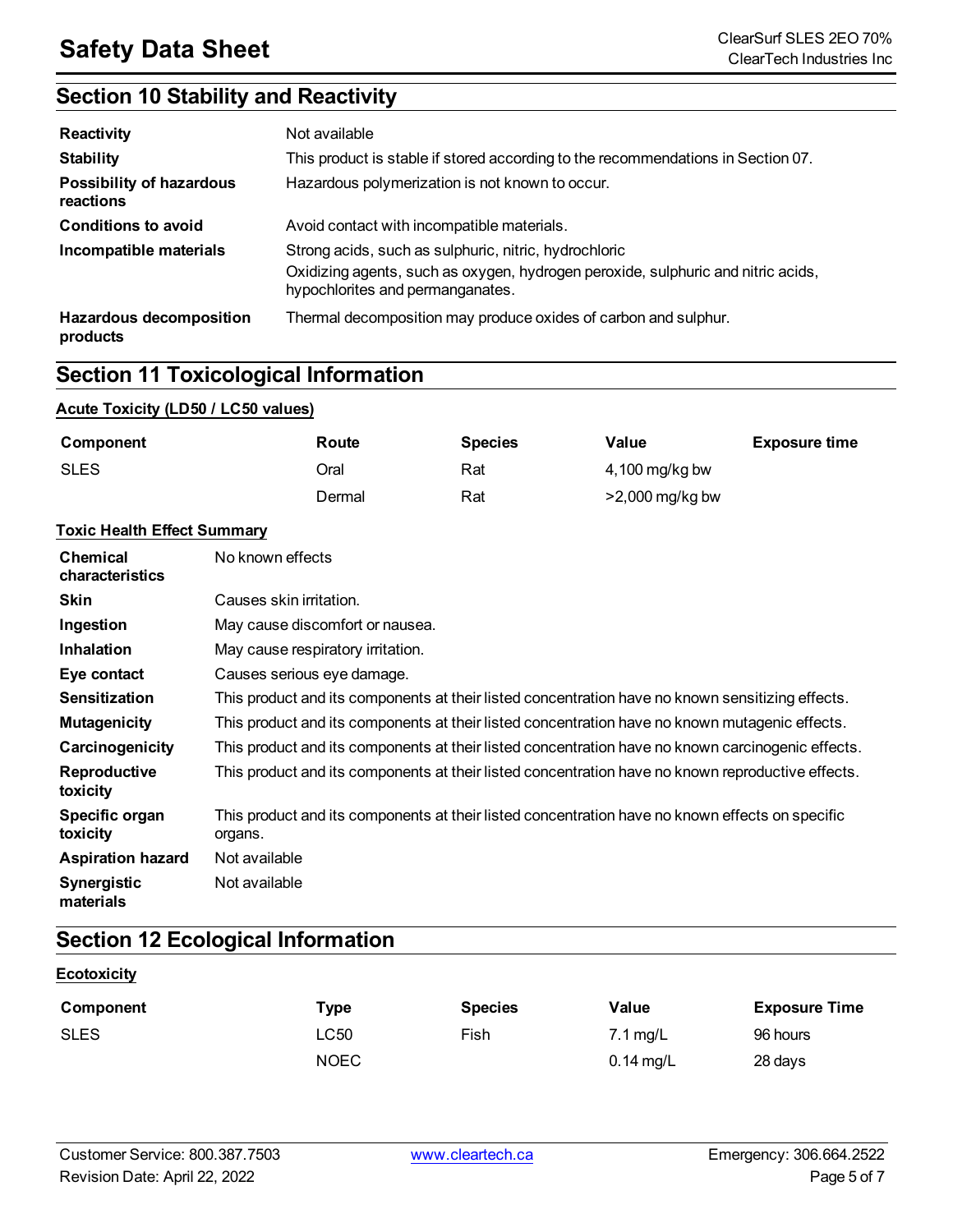## **Safety Data Sheet** ClearSurf SLES 2EO 70%

| Component                                 | <b>Type</b>      | <b>Species</b>                                                       | Value       | <b>Exposure Time</b>                                                                         |
|-------------------------------------------|------------------|----------------------------------------------------------------------|-------------|----------------------------------------------------------------------------------------------|
|                                           | <b>EC50</b>      | Aquatic<br>invertabrates                                             | $7.4$ mg/L  | 48 hours                                                                                     |
|                                           | <b>NOEC</b>      |                                                                      | $0.27$ mg/L | 21 days                                                                                      |
|                                           | EC <sub>50</sub> | Algea                                                                | 27.7 mg/L   | 72 hours                                                                                     |
| <b>Biodegradability</b>                   |                  | The domestic substance list categorizes SLES as non-persistent.      |             |                                                                                              |
| <b>Bioaccumulation</b>                    |                  | The domestic substance list categorizes SLES as non-bioaccumulative. |             |                                                                                              |
| <b>Mobility</b>                           | water.           |                                                                      |             | This product is water soluble, is not predicted to adsorb to soil and may contaminate ground |
| Other adverse effects                     | Not available    |                                                                      |             |                                                                                              |
| <b>Continue 40 Diamond Considerations</b> |                  |                                                                      |             |                                                                                              |

### **Section 13 Disposal Considerations**

| <b>Waste From Residues /</b>  | Dispose in accordance with all federal, provincial, and local regulations including the                                                                                     |
|-------------------------------|-----------------------------------------------------------------------------------------------------------------------------------------------------------------------------|
| <b>Unused Products</b>        | Canadian Environmental Protection Act.                                                                                                                                      |
| <b>Contaminated Packaging</b> | Do not remove label, follow label warnings even after the container is empty. Empty<br>containers should be recycled or disposed of at an approved waste handling facility. |

### **Section 14 Transport Information**

| UN number                                  | Not available                                                                                                                     |
|--------------------------------------------|-----------------------------------------------------------------------------------------------------------------------------------|
| UN proper shipping name<br>and description | Not available                                                                                                                     |
| Transport hazard class(es)                 | Not available                                                                                                                     |
| Packing group                              | Not available                                                                                                                     |
| <b>Excepted quantities</b>                 | Not available                                                                                                                     |
| <b>Environmental hazards</b>               | Not listed as a marine pollutant under Canadian TDG Regulations, schedule III.                                                    |
| <b>Special precautions</b>                 | No special provisions                                                                                                             |
| <b>Transport in bulk</b>                   | ERAP index: not available                                                                                                         |
|                                            | MARPOL 73/78 and IBC Code:<br>This product is not listed in Chapter 17 of the IBC Code.                                           |
| <b>Additional information</b>              | Secure containers (full or empty) during shipment and ensure all caps, valves, or closures<br>are secured in the closed position. |

**TDG PRODUCT CLASSIFICATION: This product has been classified on the preparation date specified at section 16** of this SDS, for transportation in accordance with the requirements of part 2 of the Transportation of Dangerous Goods Regulations. If applicable, testing and published test data regarding the classification of this product are **listed in the references at section 16 of this SDS.**

### **Section 15 Regulatory Information.**

**NOTE: THE PRODUCT LISTED ON THIS SAFETY DATA SHEET HAS BEEN CLASSIFIED IN ACCORDANCE WITH THE HAZARD CRITERIA OF THE CANADIAN HAZARDOUS PRODUCTS REGULATIONS. THIS SAFETY DATA SHEET CONTAINS ALL INFORMATION REQUIRED BY THOSE REGULATIONS.**

All components of this product appear on the domestic substance list.